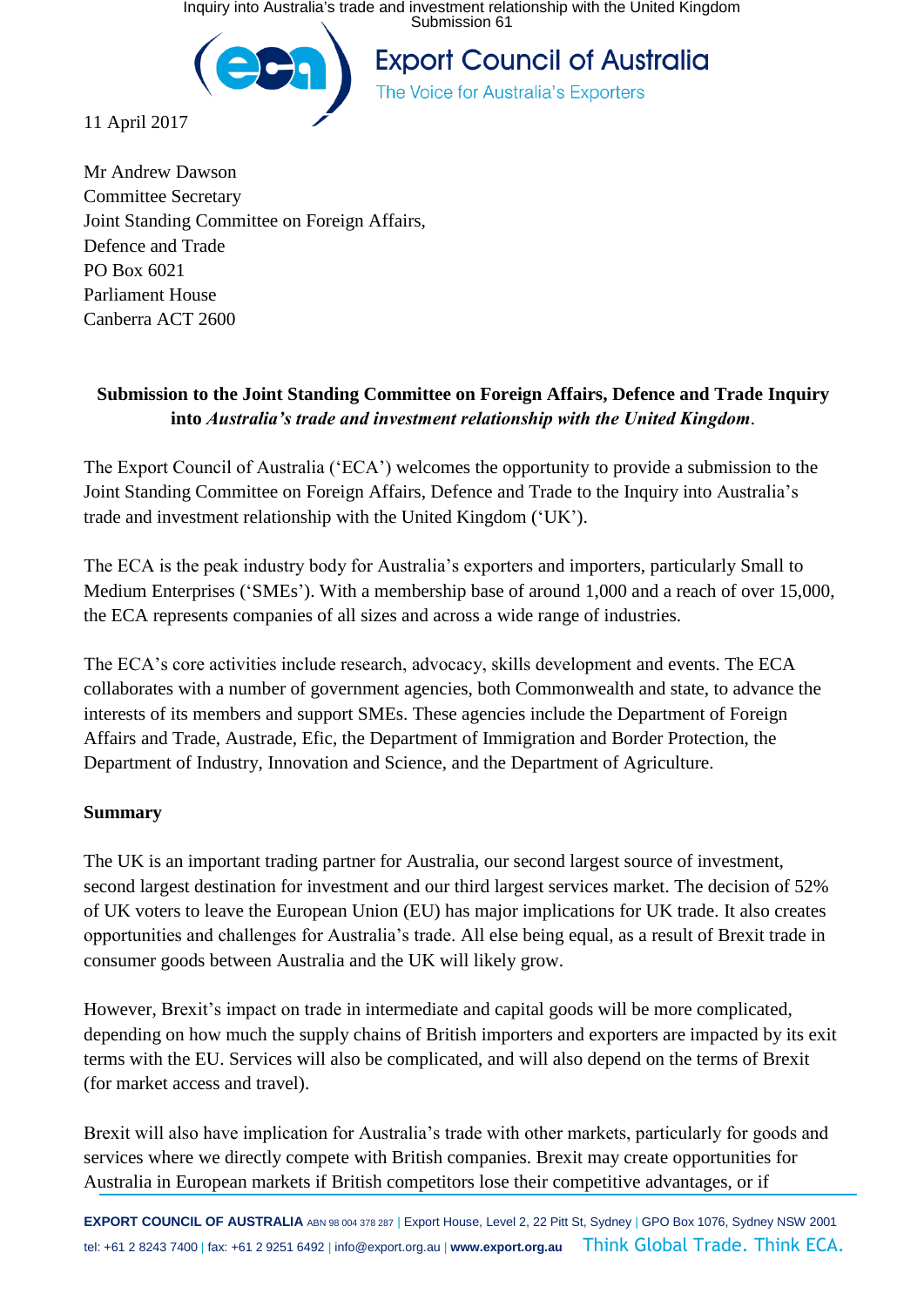

European consumers are put off by the British brand. Should British businesses lose certain advantages in Europe, they are likely to more aggressively target other markets, leading to more intensive competition with Australia.

It is the best interests of both countries to conclude a high quality free trade agreement (FTA) as soon as possible after the UK formally leaves the European Union (EU).

It is also in the best interests of Australia to quickly secure a high-quality FTA with the EU.

#### **Recommendations**

The ECA recommends the Joint Standing Committee on Foreign Affairs, Defence and Trade recommend to the Australian Government:

- 1. Conclude a high-quality, comprehensive FTA with the UK as soon as practicable after it formally leaves the EU.
- 2. As part of a bilateral FTA with the UK, Australia negotiate zero tariffs on all goods and promote market access for goods.
- 3. Implement provisions into an FTA with the UK that promote market access into the British market, with a particular focus on provisions concerning trade in services.
- 4. Negotiate visa terms and working rights to promote easier access for Australian professionals seeking to work in the UK.
- 5. Negotiate investment terms in the bilateral FTA with the UK to remove barriers to and increase two-way investment.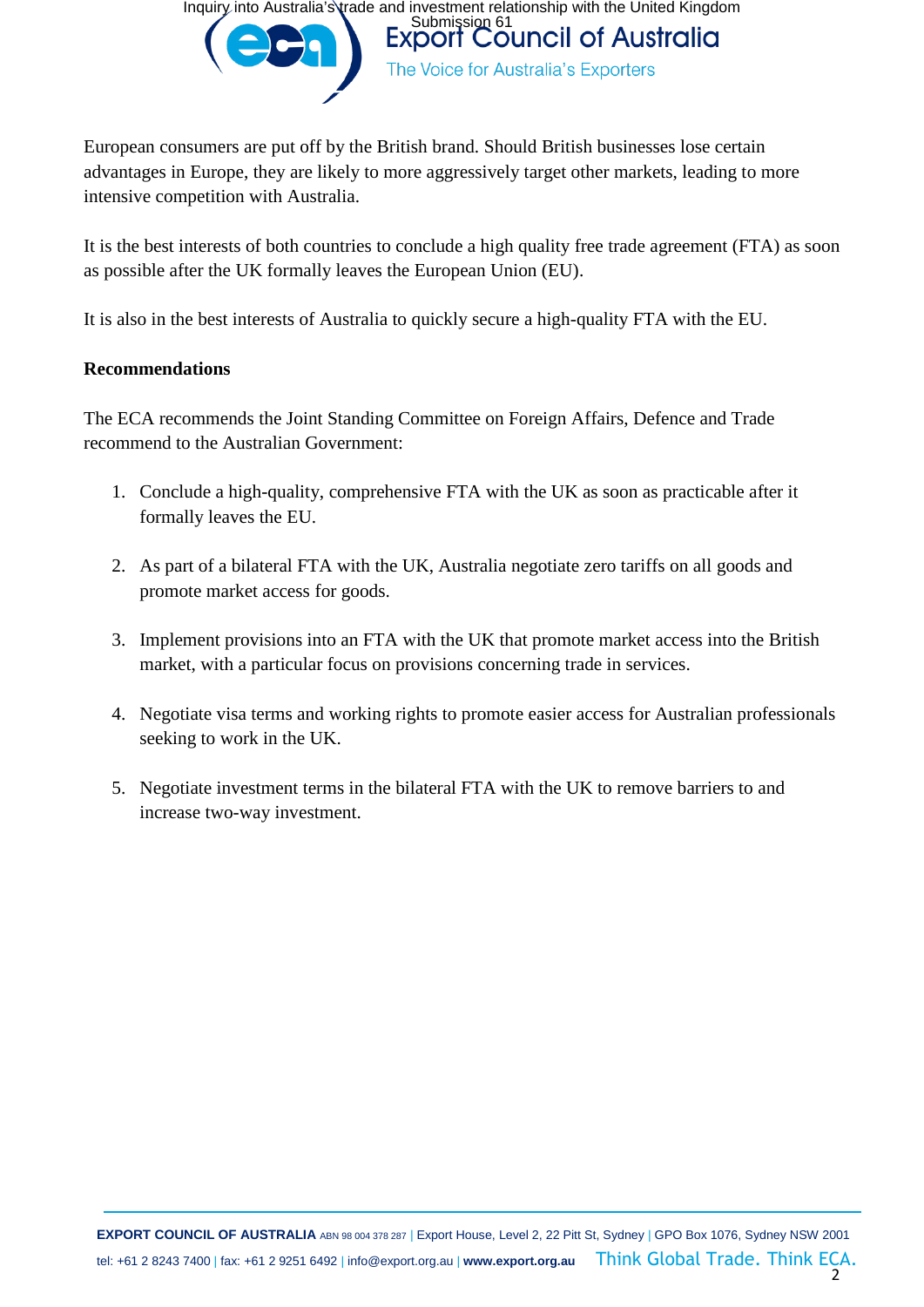

# **Background**

# **Post-Brexit scenarios for the UK**

Australia's future trading relationship with the UK will be influenced by the terms of Brexit. There are three broad scenarios:

### **1. UK stays in the single market**

This is the business as usual scenario, involving the least amount of change to current circumstances. However, as it would involve retaining many of the aspects of the UK-EU relationship that voters rejected in the referendum, this scenario is unlikely.

# **2. UK leaves with a trade agreement with the EU**

This is probably the best-case scenario for the British Government, but it too will be unlikely. What Canada accomplished in eight years of negotiations over its FTA with the EU, the UK would be looking to do in two. At the same time, it would be negotiating other terms of Brexit as well as building up its institutional trade negotiation capacity from virtually nothing. The main hope for achieving this outcome would involve all 27 remaining EU member states agreeing to an extension to the two-year process for the UK exiting the EU.

### **3. UK falls back on WTO rules**

Under this scenario, there would be no preferential access to the EU market for the UK. Tariffs facing UK exporters to the EU would be determined by the EU's tariff schedules. These would be the same schedules for all countries not covered by an FTA with the EU.

Scenarios two and three would introduce major complications to UK-EU trade. Tariffs may increase under scenario two, and would very likely increase under scenario three. Non-tariff measures – government policies other than tariffs that intentionally or unintentionally distort trade – will increase. Trade in services are less free under the single market than trade in goods, but there will inevitably be more restrictions place upon them. For example, financial services access to the EU market is particularly important for the UK, and may be one of the sectors most impacted by Brexit.

UK-EU trade will become particularly complex when cross-border supply chains are involved. Under scenario two, businesses choosing to access an EU-UK FTA would need to look at their supply chains in ways they hadn't previously. They would need to understand whether their products underwent sufficient transformation domestically to satisfy the rules of origin under the FTA. Under scenario three, businesses with supply chains going back and forth across the Channel may face compounding tariffs and increased transport costs.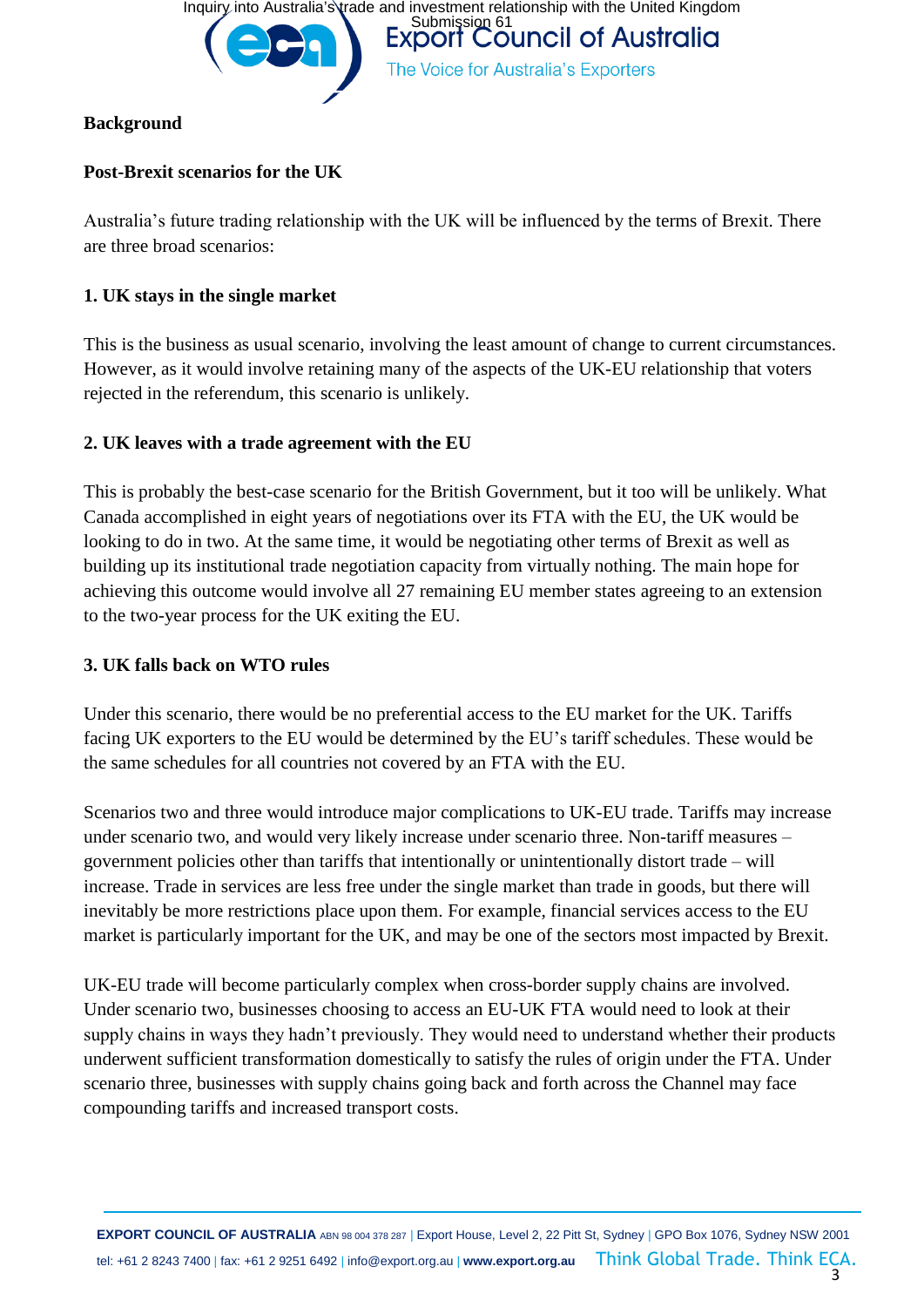Inquiry into Australia's trade and investment relationship with the United Kingdom<br>EXDOIT COUNCIL Of Australia The Voice for Australia's Exporters

#### **Implications of Brexit for Australian trade**

The UK, the world's fifth largest economy<sup>1</sup>, will remain a critical market for Australia post-Brexit. UK Prime Minister Theresa May has already set the tone for a post-Brexit UK, expressing earlier this year her desire for the UK to 'be a truly global Britain' and one that 'goes out into the world to build relationships with old friends and new allies alike... a great global trading nation respected around the world' 2 .

However, unless the UK remains in the single market, there will be significant changes to the UK's trading relationships with the world. This will have implications for Australian companies in the UK, in the EU, and in the rest of the world.

All else being equal, there is a strong likelihood that trade in final goods and services between Australia and the UK will increase post-Brexit. With tariffs and/or other trade barriers going up between the UK and the EU, Australian exports will become more competitive. Likewise, increased trade barriers between the UK and EU have the potential to increase Australian exports to the EU. But things will become more complicated for Australian exporters of intermediate goods and services, and exporters of capital goods. For these businesses, the impact will depend on how integrated the importer's supply chains are with the EU.

### *Recommendation 1:* **A comprehensive, high-quality FTA**

While 'Brexit' may still take up to two years to negotiate, the UK government has now backed the *EU (Notification of Withdrawal) Bill*, permitting Prime Minister May to commence formal negotiations with the EU to affect the formal exit of the UK from the bloc<sup>3</sup>. Australia must now focus on reforming its trade and investment relationship with the UK as an independent trading nation.

A key step in initiating these processes has been undertaken with the recent conclusion of the Australia-EU joint scoping exercise on a future FTA. While setting an optimistic timeframe for formal negotiations between Australia and the EU, and accounting for the fact that the ECA would welcome a high-quality and comprehensive agreement, we recognise that realistically negotiations may not realistically proceed as quickly as envisioned. This would be for three reasons:

• the UK has more pressing priorities for trade negotiations, particularly with the EU. This trading relationship is critically important to the UK economy, and will likely be the UK's primary focus. The US is also a major prize for the UK Government, and negotiators could

1

**EXPORT COUNCIL OF AUSTRALIA** ABN 98 004 378 287 | Export House, Level 2, 22 Pitt St, Sydney | GPO Box 1076, Sydney NSW 2001 tel: +61 2 8243 7400 | fax: +61 2 9251 6492 | info@export.org.au | **www.export.org.au** Think Global Trade. Think ECA.

<sup>1</sup> http://www.freeenterprise.org.uk/wp-content/uploads/2017/01/FEG Commonwealth-Trade web-1.pdf

<sup>2</sup> 'A Global Britain' speech, Theresa May 17 January 2017 via BBC

<sup>3</sup> 'Brexit vote: Theresa May wins Commons approval to trigger Article 50 as Labour's Clive Lewis resigns', *The Telegraph* 9 February 2017 http://www.telegraph.co.uk/news/2017/02/08/brexit-debate-vote-live-theresa-maypmqs/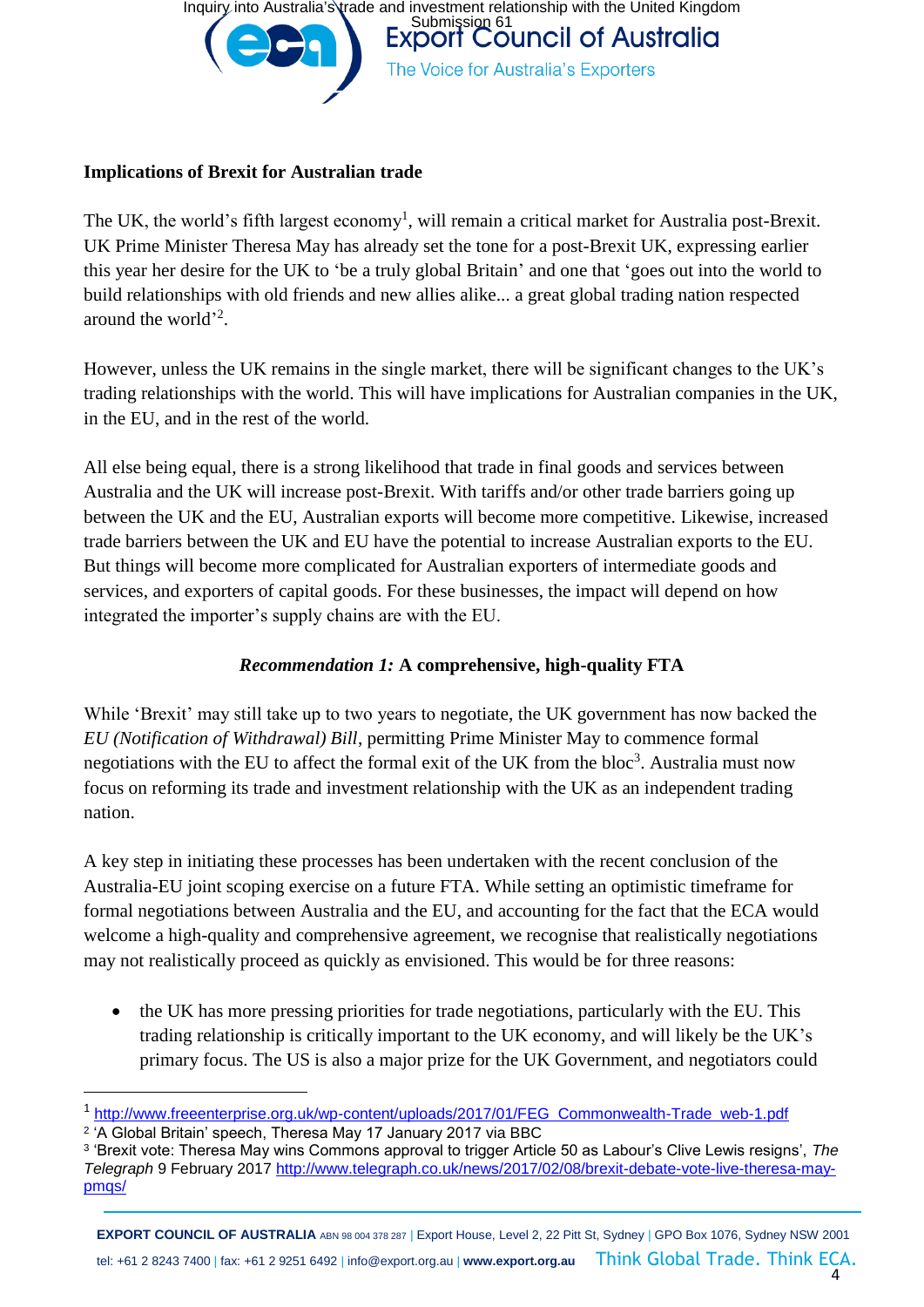The Voice for Australia's Exporters

seek to pursue an agreement as quickly as possible. This may not leave much bandwidth for negotiations with Australia;

- the UK will likely initially take more time to conclude agreements than other countries, who may be more experienced with trade negotiations. The negotiators themselves will face a steep learning curve on the job, and will need to establish formal processes for interagency consultations and Cabinet approval, as well as processes and networks for consultation with industry;
- the UK's negotiating position for many industries may not be known until the terms of its withdrawal from the EU are finalised. This is particularly the case for service sectors. For example, the UK might not know how Brexit will affect its financial services sector until the late stages of withdrawal negotiations.

For these reasons, the ECA considers it best for the two governments to accept that some chapters may take longer to negotiate than others. They should therefore seek to achieve quick wins where possible.

The ECA supports the resolution of the goods and investment chapters as an initial goal. To avoid the unnecessary complexities of goods chapters in FTAs that can often stall negotiations, the ECA advocates that Australian and British negotiators should seek to reach a consensus on tariff-free, quota-free access for all goods. To reduce NTMs and maximise the benefits of an FTA between the UK and Australia, negotiations should also focus on streamlining regulatory systems and harmonising standards.

Resolving the goods and investment chapters early in the negotiations should free up resources to expedite an agreement on the remaining chapters.

Settling the terms of technical chapters will no doubt be a longer process. Services chapters involve negotiations around standards, qualifications and licensing. The complexity in formulating these terms in the agreement will be compounded by the UK's need to renegotiate trading terms with the remaining EU countries, as well as amending its policies and legislation following Brexit.

### *Recommendation 2:* **Tariff reductions on all goods and market access**

### *Tariff Reductions*

In a bilateral FTA with the UK, the ECA calls for the incremental elimination of tariffs on all goods, as well as renegotiated tariff quotas, particularly in relation to agricultural exports.

In 2014, the UK was Australia's eighth largest export market with canola, wine, fruit and nuts, wool and beef comprising the majority of Australian exports<sup>4</sup>. In 2015, Australian agricultural exports to

<sup>4</sup> DFAT

1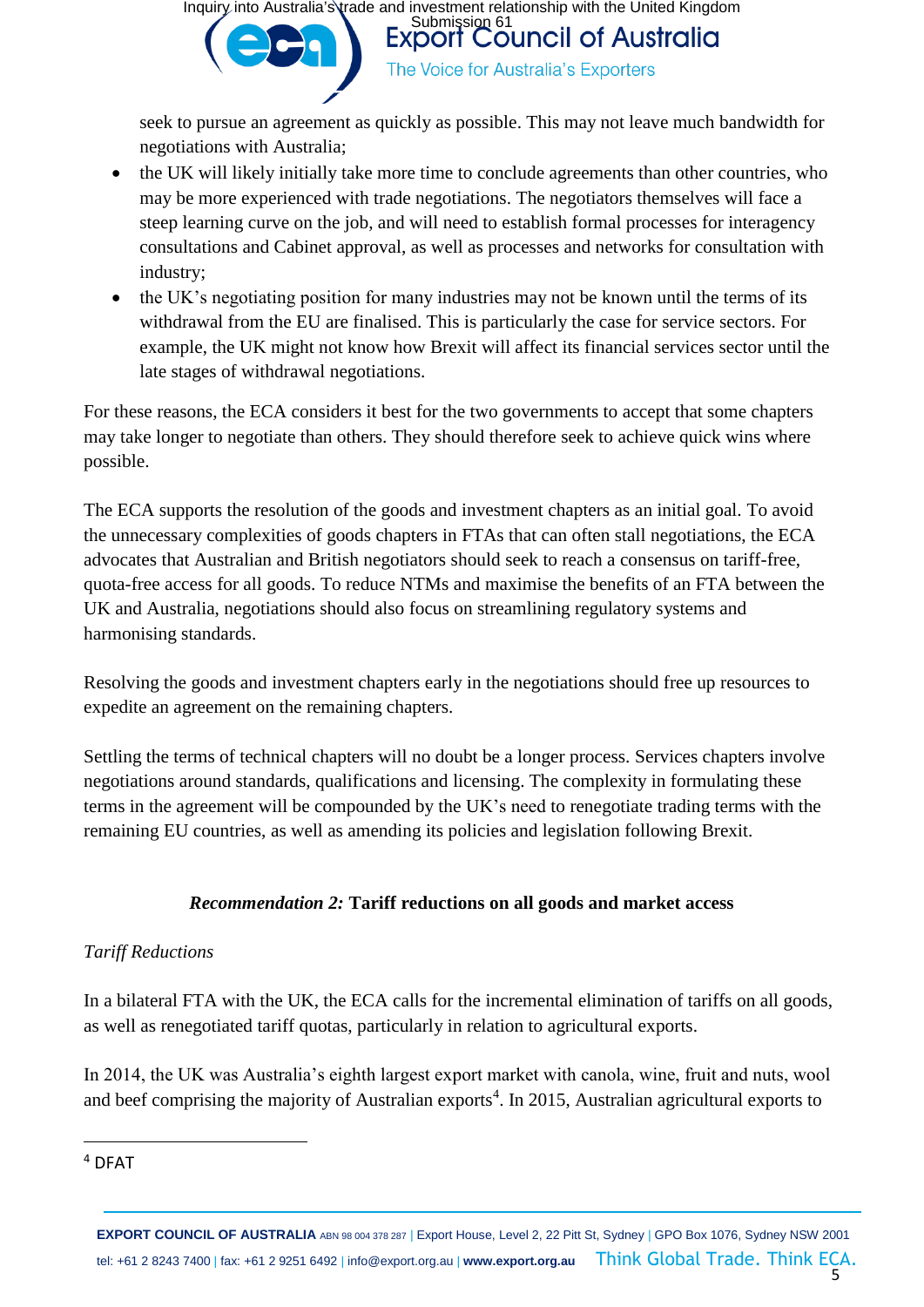The Voice for Australia's Exporters

the UK only accounted for 1.5% of Australia's total agricultural exports<sup>5</sup>. This can be attributed, to some extent, to comparatively high out-of-quota tariffs in the agricultural sector, disadvantaging agricultural exports to the UK. These include tariffs on beef, sheepmeat and sugar, all key Australian export commodities.

Many commentators submit that agricultural exports to the UK are unlikely to significantly increase post-Brexit<sup>6</sup>. However, the ECA opines that there are likely to be opportunities for Australian agricultural exporters to increase their competitiveness in the UK market post-Brexit, over EU agricultural exports. The UK will have an opportunity to reduce agricultural tariff barriers after its formal withdrawal from the EU as the EU WTO schedules will no longer cover the UK and will need to be renegotiated. Further, as the UK will no longer reap the benefits of the agricultural subsidies granted to it under the EU Common Agricultural Policy (CAP), the advantages formally afforded to the UK through free tariffs will be cut.

This may result in the diversion of agricultural exports to other markets including Australia. However, in order to harness the opportunities arising from Brexit, it is necessary to negotiate tariff reductions for Australian importers and exporters.

Any negotiations around an FTA with the UK requires input from key industry representatives. The cooperation of Australian and UK industry bodies is necessary to ensure proper modelling is undertaken prior to the development of a UK-Australian FTA. This would require the establishment of a similar body to the *Export Council of Australia* in the UK, as well as the consultation and cooperation of these bodies.

### *Recommendation 3:* **Market access for the services sector**

Trade in services is central to the Australia-UK trade relationship. In 2015-16, the UK was Australia's third largest services export market with "Australia's services exports to the UK valued at \$4.9 billion and services imports from the UK valued at \$7.3 billion<sup>7</sup>". Financial services and other professional services continue to comprise the majority of services exports to the UK.

In order to advance the established services trade relationship Australia has built with the UK, the ECA calls for national treatment of services and the removal of market access restrictions on service suppliers. The primary service exports and corresponding recommendations to improve market access are considered below:

### **Financial services:**

• Liberalisation in the banking, insurance and securities markets.

1

**EXPORT COUNCIL OF AUSTRALIA** ABN 98 004 378 287 | Export House, Level 2, 22 Pitt St, Sydney | GPO Box 1076, Sydney NSW 2001 tel: +61 2 8243 7400 | fax: +61 2 9251 6492 | info@export.org.au | **www.export.org.au** Think Global Trade. Think ECA.

<sup>5</sup> DFAT

<sup>6</sup> http://www.bordermail.com.au/story/4423334/joyce-australia-keen-to-open-the-batting-on-uk-and-eu-trade/

<sup>7</sup> http://dfat.gov.au/geo/united-kingdom/pages/united-kingdom-country-brief.aspx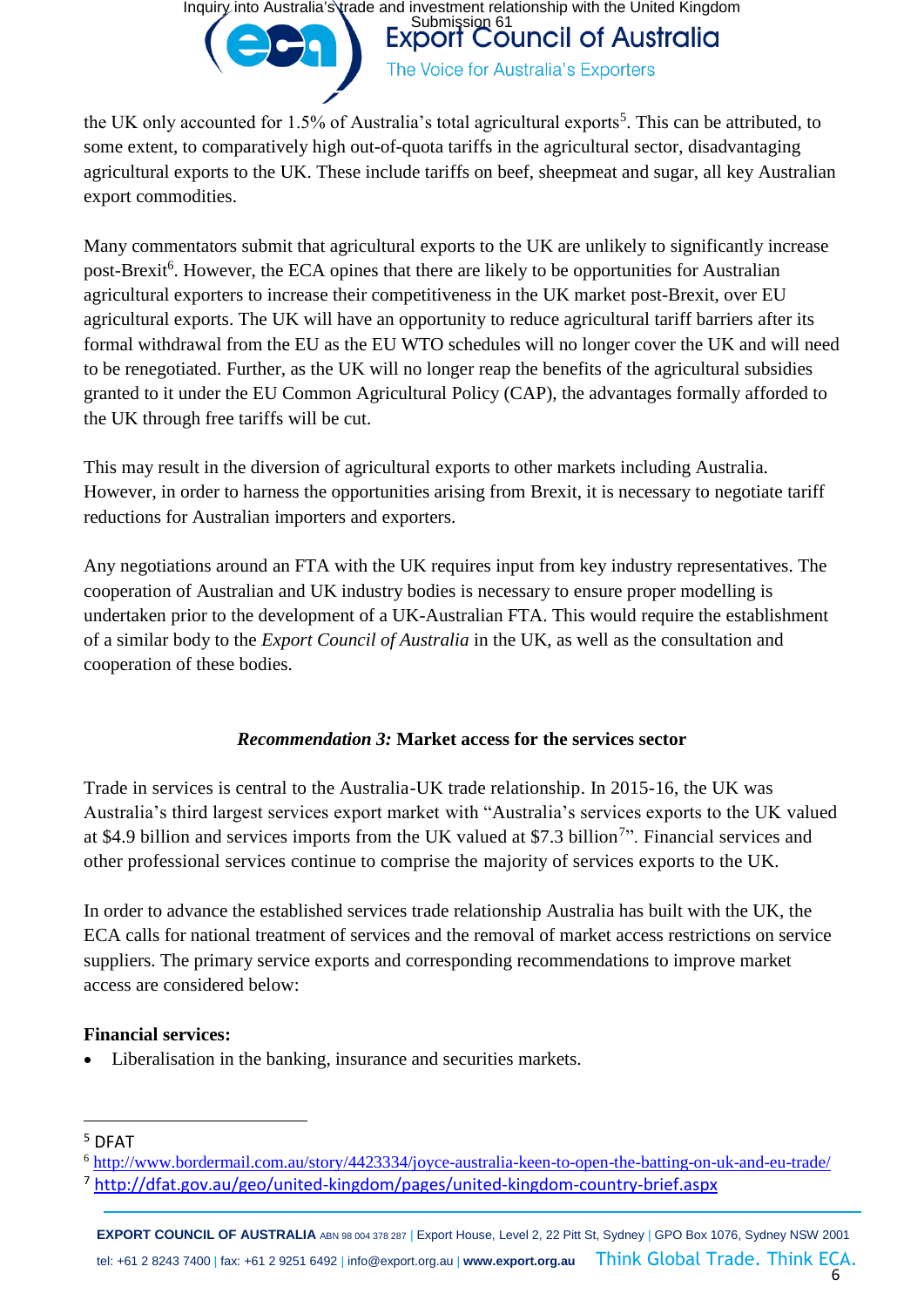The Voice for Australia's Exporters

• Gradual easing of restrictions on the number of wholesale banking licenses available to Australian banks.

#### **Legal services:**

- Easing of conditions regarding the establishment of joint ventures in the UK involving Australian law firms.
- Increasing the number of Australian universities whose law degrees are recognised in the UK.
- Liberal access conditions for Australian law firms and lawyers to practice Australian law, third country law, and international law.

# **Professional services:**

- Removal or easing of residency requirements for Australian professionals, such as architects, engineers, accountants and auditors.
- Establishment of a framework for Australian professional bodies to negotiate mutual recognition agreements (MRAs) with their counterpart bodies in the UK.

### **Education:**

• Full national treatment and market access commitments for Australian university, adult and vocational and technical education providers in the UK, with a few limited exceptions.

# **Environmental and other services:**

• Open to Australian businesses apart from some restrictions in the areas of waste water and hazardous waste.

Full market access and national treatment commitments in a range of other sectors of interest to Australian exporters, such as construction, sporting services, computer and related services, and auxiliary transport services.

# *Recommendation 4:* **Visas and the movement of people**

Not to be overlooked when increasing trade in services and investment flows is the movement of professional persons. To ease cross-border professional movement, the ECA recommends:

- Short-term entry for Australian business people to the UK is extended;
- Long-term business residents working for Australian companies in the UK are granted multiyear stays, with the possibility of extension;
- Spouses of business people are allowed to work in managerial, specialist and professional occupations, and in office administration in the UK.